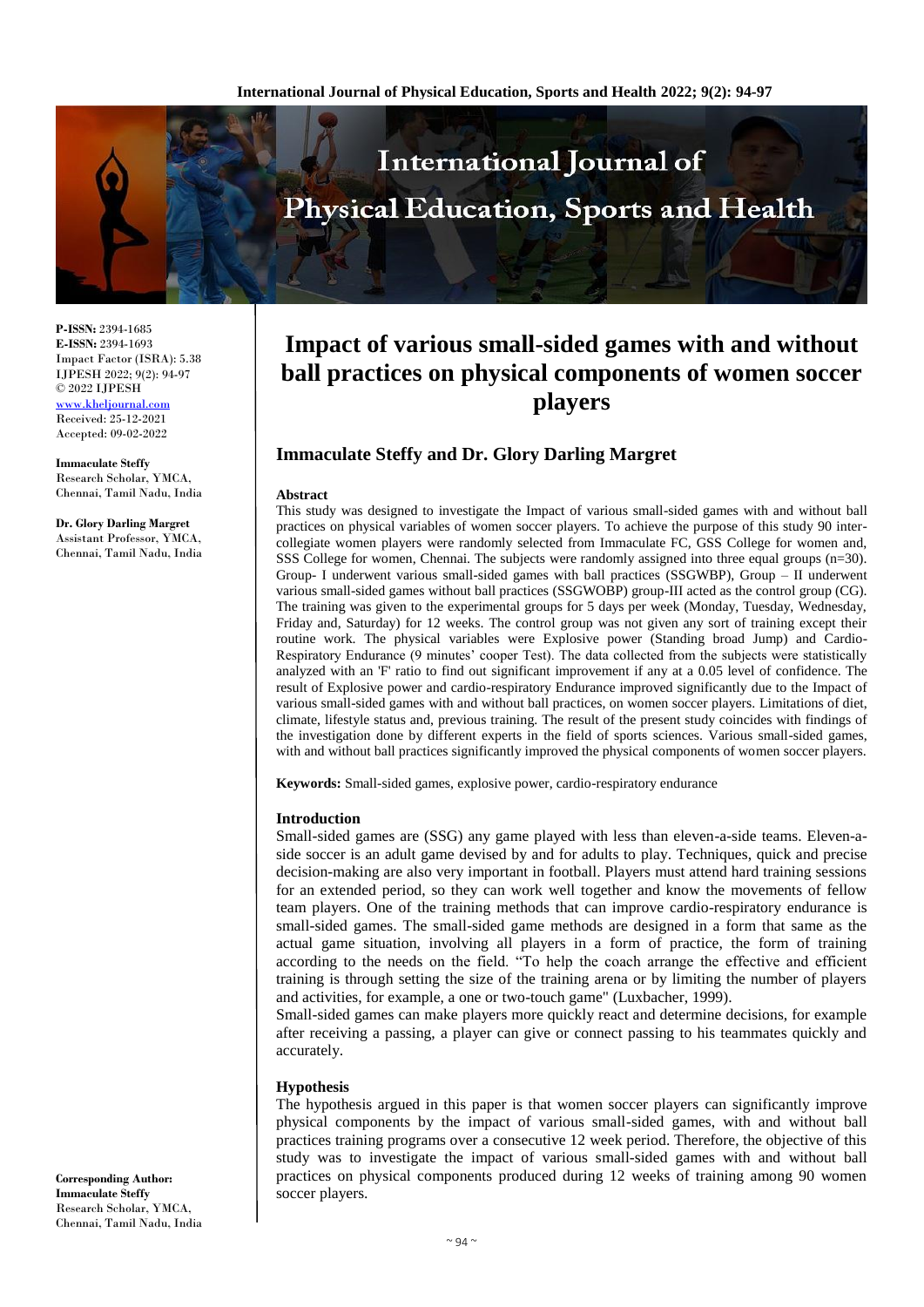#### **Methods**

To address the hypothesis presented, herein, I selected, 90 women soccer players from Immaculate FC, GSS Jain College for women, SSS Jain College for Women The subjects were randomly assigned into two equal groups, namely, Group-I (n=30) Various small-sided games with ball practices (SSGWB), Group-II (n=30) Various small-sided games without ball practices (SSGWOB), Group-III (n=30) as the control group (CG). The respective training was given to the experimental group, 5 days per week (excluding Wednesday and Sunday) for the training period of twelve weeks. The control group was not given any sort of training except their routine.

#### **Design**

The evaluated Physical components were, Cardio-Respiratory Endurance, which was assessed by 9 - minutes cooper test,

and the unit of measurement was in meters. The explosive power was assessed by Standing Broad Jump the unit of measurement was in meters.

The variables were measured at baseline and after twelve weeks of various small-sided games, with and without ball practices were examined.

### **Training programme**

The training program lasted for 120 minutes per session, 5 days a week (Monday, Tuesday, Thursday, Friday, and Saturday) for 12 weeks duration. These 120 minutes included 15 minutes warm-up, small-sided games, with and without ball practices training for 90 minutes and 15 minutes warm down. For every three weeks of training, the number of players was reduced and the area of the pitch increased, to raise the intensity of the training.

**Table I:** Training schedule for experimental group-I

| weeks      | <b>Drills</b>               |   | <b>Sets Rep</b> | <b>Rest Bet' Set</b> | <b>Rest Bet' Reps</b> | No. of players & Pitch size                                                        |
|------------|-----------------------------|---|-----------------|----------------------|-----------------------|------------------------------------------------------------------------------------|
|            | Pass through gates.         | 3 | 3               | 1 min                | 30sec                 | 8 vs 8 (70 x 50 m)                                                                 |
| $1$ to $4$ | Cone Drill.                 | 3 | 3               | $1$ min              | 30sec                 | 7 vs 7 (70 x 40 m)                                                                 |
|            | Pass and shoot.             | 3 | 3               | $1$ min              | 30sec                 | 6 vs $6(50 \times 40 \text{ m})$                                                   |
|            | 1 vs 1 controlled shooting. | 3 | 10              | $1$ min              | 30sec                 |                                                                                    |
|            | Suicide dribbling.          | 3 | 4               | $1$ min              | 30sec                 |                                                                                    |
| 5 to 8     | Turn and shoot              | 3 | 4               | 1 min                | 30sec                 | 6 vs $6(50 \times 40 \text{ m})$<br>$5 \text{ vs } 5 (40 \text{ x } 50 \text{ m})$ |
|            | Keep it in cones.           | 3 | $\overline{4}$  | $1$ min              | 30sec                 | $4 \text{ vs } 4 (40 \text{ x } 16.5 \text{ m})$                                   |
|            | Goalkeeper Lob              | 3 | 4               | 1 min                | 30sec                 |                                                                                    |
|            | Confined tag                | 3 | 4               | 30sec                | 30sec                 |                                                                                    |
| 9 to 12    | Dribble & run with the ball | 3 | $\overline{4}$  | 30sec                | 30sec                 | $4 \text{ vs } 4 (40 \text{ x } 16.5 \text{ m})$                                   |
|            | Agility shooting.           | 3 | $\overline{4}$  | 30sec                | 30sec                 | $3 \text{ vs } 3 (30 \text{ x } 20 \text{ m})$                                     |
|            | Guard the castle.           | 3 | 4               | 30sec                | 30sec                 | $2 \text{ vs } 2$ (25 x 16.5 m)                                                    |

**Table II:** Training schedule for experimental group-II

| weeks      | <b>Drills</b>           |   | <b>Sets</b> Rep | <b>Rest Bet' Set</b> | <b>Rest Bet' Reps</b> | No. of players & Pitch size                      |
|------------|-------------------------|---|-----------------|----------------------|-----------------------|--------------------------------------------------|
|            | Exchanging the markers  | 3 | 3               | min                  | 30sec                 | 8 vs 8 (70 x 50 m)                               |
| $1$ to $4$ | Run through the gates   | 3 | 3               | 1 min                | 30sec                 | $7 \text{ vs } 7(70 \text{ x } 40 \text{ m})$    |
|            | Sprint and Fake.        | 3 | 3               | 1 min                | 30sec                 | 6 vs $6(50 \times 40 \text{ m})$                 |
|            | Work-out on the ladder  | 3 | 10              | l min                | 30sec                 |                                                  |
| 5 to 8     | Inverted markers.       | 3 | 4               | 1 min                | 30sec                 | 6 vs $6(50 \times 40 \text{ m})$                 |
|            | work-out on the hurdle. | 3 | 4               | 1 min                | 30sec                 | 5 vs 5 (40 x 50 m)                               |
|            | Super shuffle.          | 3 | 4               | 1 min                | 30sec                 | $4 \text{ vs } 4 (40 \text{ x } 16.5 \text{ m})$ |
|            | Catch your man          | 3 | 4               | 1 min                | 30sec                 |                                                  |
|            | Guard the castle        | 3 | 4               | 30sec                | 30sec                 | $4 \text{ vs } 4 (40 \text{ x } 16.5 \text{ m})$ |
| 9 to 12    | Confined Tag            | 3 | 4               | 30sec                | 30sec                 | $3 \text{ vs } 3 (30 \text{ x } 20 \text{ m})$   |
|            | Strengthening work-out  | 3 | 4               | 30sec                | 30sec                 | $2 \text{ vs } 2 (25 \text{ x } 16.5 \text{ m})$ |
|            | 20-yard dash work-out   | 3 |                 | 30sec                | 30sec                 |                                                  |

#### **Statistical analysis**

The collected data on the above said variables due to the impact of various small-sided games, with ball practices was statistically analyzed with the 'F' test to find out the significant improvement between pre and post-test. In all cases, the criterion for statistical significance was set at a 0.05 level of confidence. (*P<* 0.05)

**Table III:** Computation of Analysis of Covariance of Pre Test, Post Test and Adjusted Post Test on Explosive power of Experimental groups and Control group

| Mean                    |       | <b>SSGWB SSGWOB</b> | CG    | <b>Source of variance</b> | Source of squares | Mean square   F-ratio |        |
|-------------------------|-------|---------------------|-------|---------------------------|-------------------|-----------------------|--------|
| Pre-Test mean           | .4093 | 1.4167              | .4253 |                           | .004              | .002                  | 0.083  |
|                         |       |                     |       |                           | 2.019             | .023                  |        |
| Post-Test mean          | .5647 | 1.5123              | .4327 |                           | .265              | .133                  | 5.392  |
|                         |       |                     |       | W                         | 2.138             | .025                  |        |
|                         | 1.572 | .513                | .425  |                           | .330              | .165                  | 68.098 |
| Adjusted post-test mean |       |                     |       | W                         | .209              | .002                  |        |

**Table IV:** Scheffe's test for the difference between paired means on Explosive Power.

| <b>SSGWB</b>             | <b>SSGWOB</b>            | CG                       | <b>Mean Difference</b> | <b>Confidential Interval</b> |
|--------------------------|--------------------------|--------------------------|------------------------|------------------------------|
| 572                      | .513                     | $\overline{\phantom{0}}$ | 0.06                   |                              |
| 572                      | $\overline{\phantom{0}}$ | 1.425                    |                        | 0.04                         |
| $\overline{\phantom{0}}$ | .513                     | .425                     | 9.09                   |                              |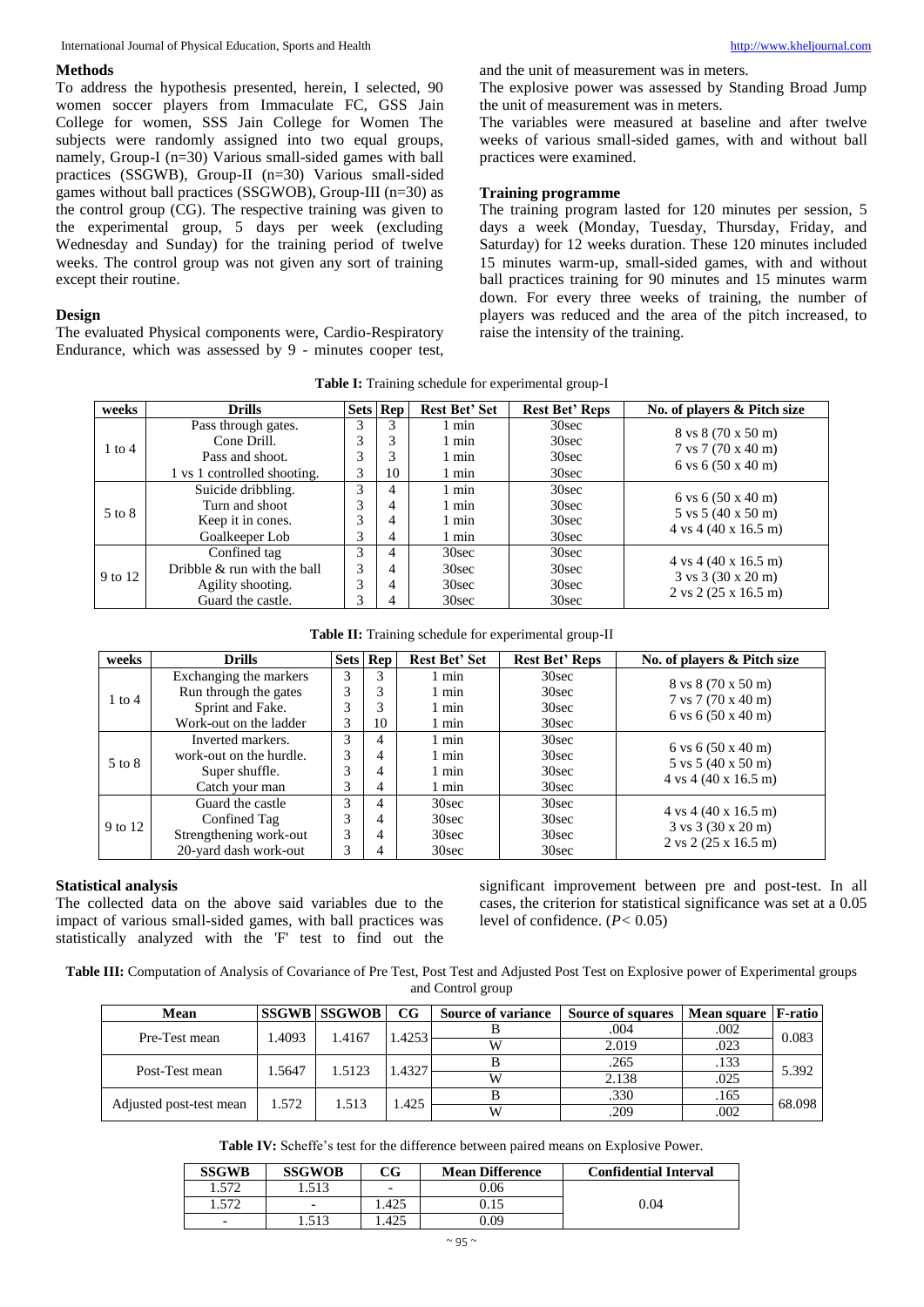

Fig I: Bar diagram showing the mean values on explosive power of women soccer players, on experimental and control group

In Table- V, the obtained 'F' ratio for the pre-test was 0.083. It was found to be lesser than the required table value of 3.10 for the degrees of freedom 2 and 87. Hence, it was inferred that the mean difference among the three groups at pre-test on explosive power was statistically insignificant at a 0.05 level of confidence.

In the post-test data analysis, the 'F' ratio was applied to test the significance of mean differences among SSGWB,

SSGWOB, and CG on Explosive Power. The obtained 'F' ratio for the post-test was 3.10. The 'F' ratio needed for the significant differences on the mean, for degrees of freedom 2 and 87 was 5.392 at 0.05 level of confidence. Since the observed 'F' ratio on this variable was higher than the table value needed for significance, it was inferred that the mean differences among three groups at post-test of Explosive Power were statistically significant.

**Table V:** Computation of analysis of covariance of pre test, post test and adjusted post test on cardio-respiratory endurance of experimental groups and control group

| Mean                    | <b>SSGWB</b> | <b>SSGWOB</b> | $_{\rm CG}$ | S.V | S.S        | M.S       |        |
|-------------------------|--------------|---------------|-------------|-----|------------|-----------|--------|
| Pre -Test mean          | 931.1667     | 928.8333      | 951.3333    | B   | 9183.889   | 4591.944  | 2.105  |
|                         |              |               |             | W   | 189815.000 | 2181.782  |        |
| Post-Test mean          | 1016.5000    | 1004.0000     | 951.0000    | B   | 9183.889   | 36277.500 | 19.501 |
|                         |              |               |             | W   | 189815.000 | 1860.316  |        |
|                         |              | 1009.205      | 942.058     | B   | 102714.942 | 51357.471 | 50.880 |
| Adjusted post-test mean | 1020.238     |               |             | W   | 86806.930  | 1009.383  |        |

**Table VI:** Scheffe's test for the difference between paired means on Cardio-Respiratory Endurance.

| <b>SSGWB</b>             | <b>SSGWOB</b>            | CG                       | <b>Mean Difference</b> | <b>Confidential Interval</b> |
|--------------------------|--------------------------|--------------------------|------------------------|------------------------------|
| 1020.238                 | 1009.205                 | $\overline{\phantom{0}}$ | 1.03                   |                              |
| 1020.238                 | $\overline{\phantom{0}}$ | 942.058                  | 78.18                  | 0.08                         |
| $\overline{\phantom{0}}$ | 1009.205                 | 942.058                  | 67.147                 |                              |



Fig II: Bar diagram showing the mean values on cardio-respiratory endurance of women soccer players, on experimental & control group

The obtained 'F' ratio for the pre-test was 2.105. It was found to be lesser than the required table value of 3.10 for the degrees of freedom 2 and 87. Hence, it was inferred that the

mean difference among the three groups at pre-test on cardiorespiratory endurance was statistically insignificant at a 0.05 level of confidence.